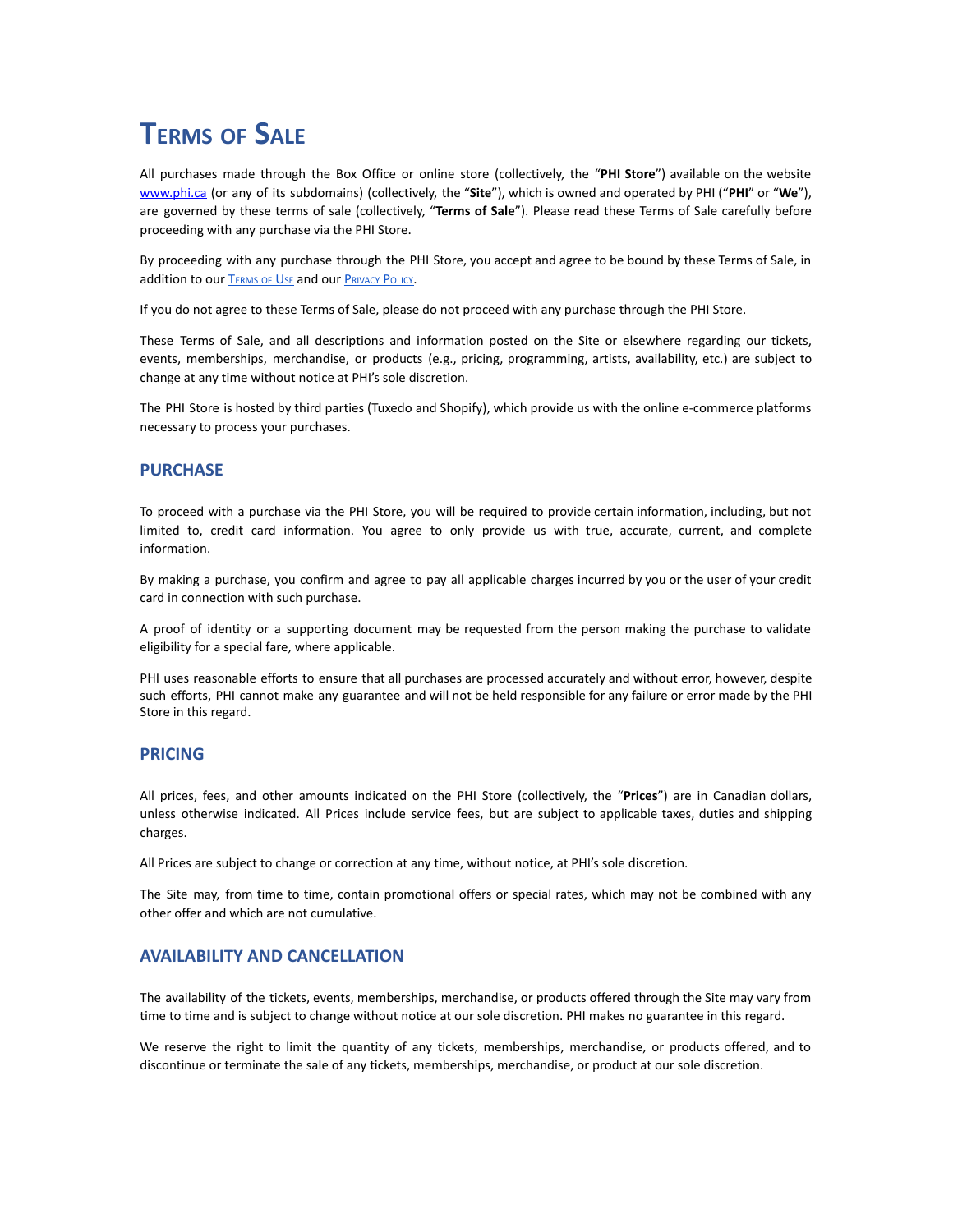If an event is cancelled for any reason, and the event is not rescheduled, the organizer or a staff member will contact the ticket holders to proceed with an exchange or a refund in accordance with these Terms of Sale.

# **SHIPPING AND DELIVERY**

# **General Information**

Items purchased through the PHI Store will be shipped to the physical address or email address (as the case may be) provided by you at the time of order and indicated on the order confirmation.

Please ensure that the recipient's physical address or email address, as applicable, is correct. PHI is not responsible for orders that cannot be delivered or are not received due to the recipient's incorrect physical address or email address.

Our shipping partners may experience delays beyond our control, and PHI shall not be liable for any such delays. We thank you for your patience and understanding.

#### **Specific Information**

**Tickets:** All tickets purchased through the PHI Store are printable PDF e-tickets that will be sent electronically to the email address you provide. There are no service fees or shipping charges for these e-tickets.

**Soundbites Packages:** Orders are placed directly on the online platforms of participating restaurants. Your meal order will be delivered to your door or be available for pick up at your choice. Following your purchase, PHI will send you a link at the email address you provide to access the audio recording.

#### **RETURN OR EXCHANGE**

The purchases made through the PHI Store are final. They cannot be cancelled or modified, and no exchange or refund will be made, except for reasons specifically provided for by applicable law. PHI may, however, at its sole discretion, agree to cancel or modify an order, or proceed with an exchange or refund, on an exceptional basis (e.g., if an event is cancelled).

If you have any questions in this regard, you may contact us by email at [billetterie@phi.ca](mailto:billetterie@phi.ca) or by phone at 1 (855) 526-8888.

### **RESALE PROHIBITED**

Any counterfeiting or resale of the tickets, merchandise, or products purchased through the PHI Store is strictly prohibited. PHI reserves the right to limit or prohibit orders that, in its sole judgment, appear to be placed by unauthorized dealers, resellers or distributors. PHI reserves the right also not to honor any tickets purchased in the event of fraud.

#### **GIFT CERTIFICATES**

You may purchase a gift certificate through the Site, when available. By purchasing or redeeming a gift certificate, you acknowledge that you have read, and you agree to be bound by these Terms of Sale.

Gift certificates can be used to pay for purchases via the PHI Store of the Site. To redeem a gift certificate, you must select "gift certificates" as a payment method during checkout. If the total of your purchase is less than the value of your gift certificate, you will be able to use the remaining balance for future purchases. If the total value of your purchase is greater than your gift certificate value or balance, you will need to provide another accepted method of payment to cover the balance.